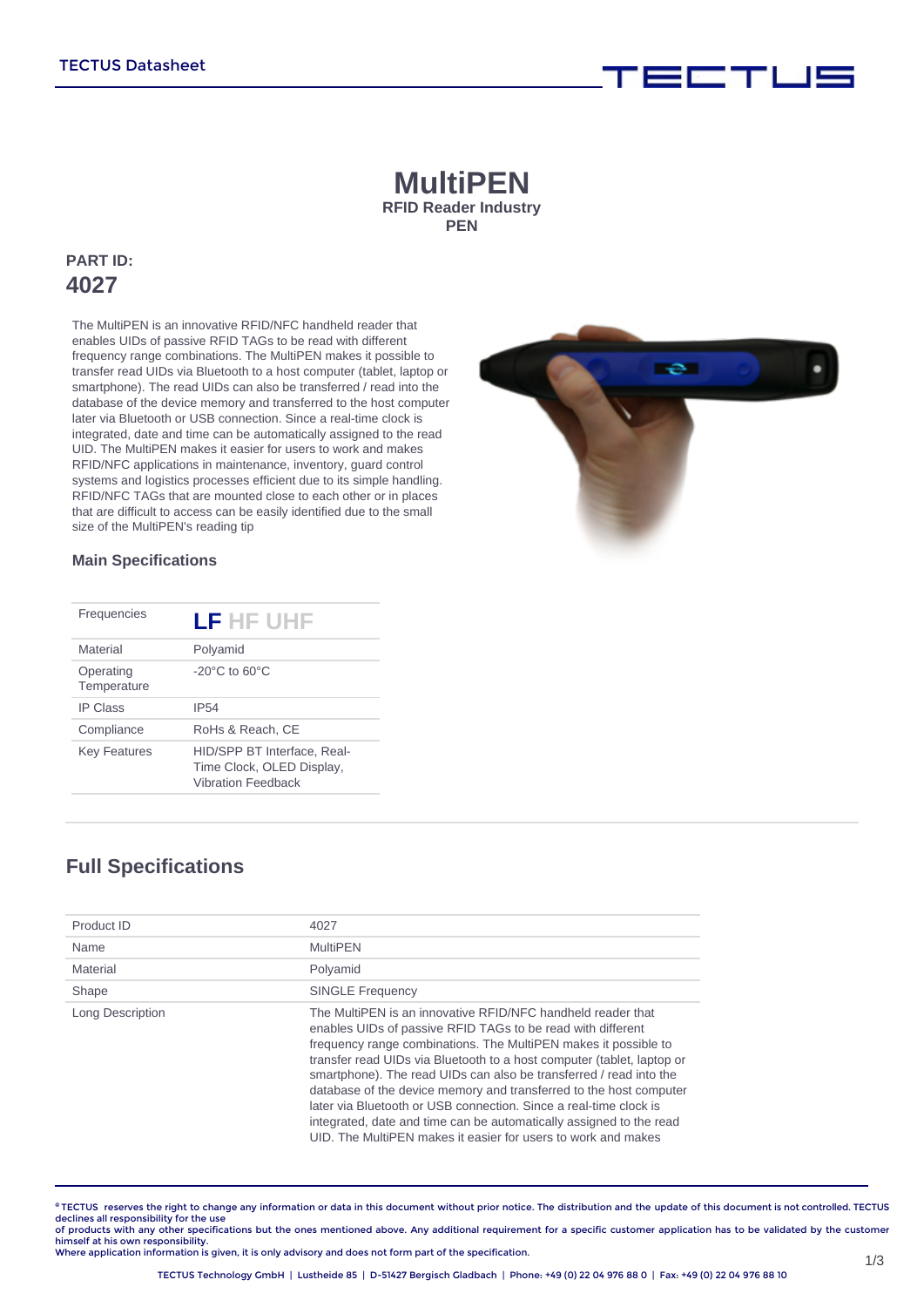|                              | RFID/NFC applications in maintenance, inventory, guard control<br>systems and logistics processes efficient due to its simple handling.<br>RFID/NFC TAGs that are mounted close to each other or in places<br>that are difficult to access can be easily identified due to the small<br>size of the MultiPEN's reading tip |
|------------------------------|----------------------------------------------------------------------------------------------------------------------------------------------------------------------------------------------------------------------------------------------------------------------------------------------------------------------------|
| <b>Key Features</b>          | HID/SPP BT Interface, Real-Time Clock, OLED Display, Vibration<br>Feedback                                                                                                                                                                                                                                                 |
| Comments                     | Including Case And Accessories                                                                                                                                                                                                                                                                                             |
| <b>Article Type</b>          | <b>PEN</b>                                                                                                                                                                                                                                                                                                                 |
| Color                        | Black, Blue                                                                                                                                                                                                                                                                                                                |
| Length [mm]                  | 190                                                                                                                                                                                                                                                                                                                        |
| Width [mm]                   | 30                                                                                                                                                                                                                                                                                                                         |
| Thickness [mm]               | 35                                                                                                                                                                                                                                                                                                                         |
| Weight [g]                   | 125                                                                                                                                                                                                                                                                                                                        |
| Anticollision                | yes                                                                                                                                                                                                                                                                                                                        |
| <b>IP Class</b>              | <b>IP54</b>                                                                                                                                                                                                                                                                                                                |
| <b>PCB Material</b>          | FR4                                                                                                                                                                                                                                                                                                                        |
| <b>Chemical Resistance</b>   | Not Specified                                                                                                                                                                                                                                                                                                              |
| <b>Flame Resistance</b>      | Not Specified                                                                                                                                                                                                                                                                                                              |
| <b>Mechanical Resistance</b> | Not Specified                                                                                                                                                                                                                                                                                                              |
| Compliance                   | RoHs & Reach, CE                                                                                                                                                                                                                                                                                                           |
| Read / Read Write            | Read&Write                                                                                                                                                                                                                                                                                                                 |
| <b>Typical Reading Range</b> | 13                                                                                                                                                                                                                                                                                                                         |
| Supported Standards / Tags   | all                                                                                                                                                                                                                                                                                                                        |
| Operating Temp °C (min)      | $-20$                                                                                                                                                                                                                                                                                                                      |
| Operating Temp °C (max)      | 60                                                                                                                                                                                                                                                                                                                         |
| Storage Temp °C (min)        | 1                                                                                                                                                                                                                                                                                                                          |
| Storage Temp °C (max)        | 60                                                                                                                                                                                                                                                                                                                         |
| Power Supply                 | <b>USB</b>                                                                                                                                                                                                                                                                                                                 |
| <b>Battery Type</b>          | <b>NiMH</b>                                                                                                                                                                                                                                                                                                                |
| <b>Battery Capacity</b>      | 2000 mAh                                                                                                                                                                                                                                                                                                                   |
| <b>Operating Frequency</b>   | LF                                                                                                                                                                                                                                                                                                                         |
| Frequency Range              | 125 - 134 kHz                                                                                                                                                                                                                                                                                                              |
| Power over Ethernet [PoE]    | <b>No</b>                                                                                                                                                                                                                                                                                                                  |
| <b>Interfaces Physical</b>   | USB/Bluetooth                                                                                                                                                                                                                                                                                                              |
| Interfaces Protocol          | <b>ASCII</b>                                                                                                                                                                                                                                                                                                               |
| Transfer rate [Baud]         | 9600                                                                                                                                                                                                                                                                                                                       |
| Antenna int.                 | 1                                                                                                                                                                                                                                                                                                                          |
| <b>Memory Capacity</b>       | 1000 UID                                                                                                                                                                                                                                                                                                                   |
| Display                      | OLED                                                                                                                                                                                                                                                                                                                       |
| Development Tools            | <b>SDK</b>                                                                                                                                                                                                                                                                                                                 |
| Accessories                  | yes                                                                                                                                                                                                                                                                                                                        |

# **VARIANTS**

| חו             | Variant       |
|----------------|---------------|
| 4027-01-000-01 | LF Read/Write |

®TECTUS reserves the right to change any information or data in this document without prior notice. The distribution and the update of this document is not controlled. TECTUS<br>declines all responsibility for the use<br>of prod

▍▆▆▜▊▁▎▆▆